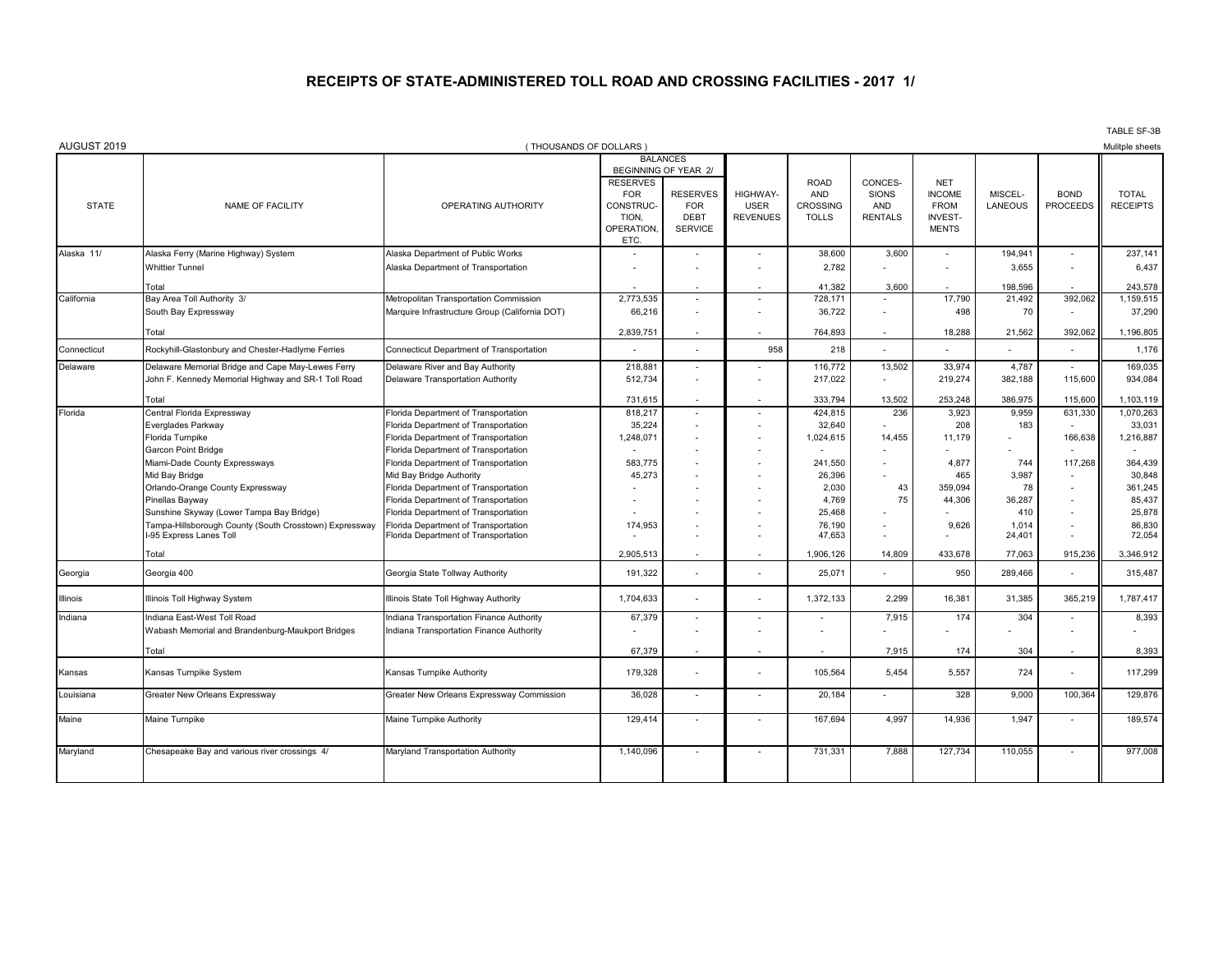## **RECEIPTS OF STATE-ADMINISTERED TOLL ROAD AND CROSSING FACILITIES - 2017 1/**

|                          |                                                                                                    |                                                                                            |                                                                                 |                                                                                        |                                            |                                                       |                                                  |                                                                              |                    |                                | TABLE SF-3B                     |
|--------------------------|----------------------------------------------------------------------------------------------------|--------------------------------------------------------------------------------------------|---------------------------------------------------------------------------------|----------------------------------------------------------------------------------------|--------------------------------------------|-------------------------------------------------------|--------------------------------------------------|------------------------------------------------------------------------------|--------------------|--------------------------------|---------------------------------|
| AUGUST 2019              |                                                                                                    |                                                                                            | (THOUSANDS OF DOLLARS)                                                          |                                                                                        |                                            |                                                       |                                                  |                                                                              |                    |                                | Mulitple sheets                 |
|                          |                                                                                                    |                                                                                            | <b>BALANCES</b>                                                                 |                                                                                        |                                            |                                                       |                                                  |                                                                              |                    |                                |                                 |
| <b>STATE</b>             | <b>NAME OF FACILITY</b>                                                                            | OPERATING AUTHORITY                                                                        | <b>RESERVES</b><br><b>FOR</b><br>CONSTRUC-<br>TION,<br>OPERATION,<br><b>ETC</b> | BEGINNING OF YEAR 2/<br><b>RESERVES</b><br><b>FOR</b><br><b>DEBT</b><br><b>SERVICE</b> | HIGHWAY-<br><b>USER</b><br><b>REVENUES</b> | <b>ROAD</b><br>AND<br><b>CROSSING</b><br><b>TOLLS</b> | CONCES-<br><b>SIONS</b><br>AND<br><b>RENTALS</b> | <b>NET</b><br><b>INCOME</b><br><b>FROM</b><br><b>INVEST-</b><br><b>MENTS</b> | MISCEL-<br>LANEOUS | <b>BOND</b><br><b>PROCEEDS</b> | <b>TOTAL</b><br><b>RECEIPTS</b> |
| Massachusetts            | Maurice J. Tobin (Mystic River) Bridge                                                             | Massachusetts Port Authority                                                               | $\overline{\phantom{a}}$                                                        | $\overline{\phantom{a}}$                                                               |                                            | 893,312                                               | 50,654                                           | 7,928                                                                        | 59,676             | 100,000                        | 1,111,570                       |
|                          |                                                                                                    |                                                                                            |                                                                                 |                                                                                        |                                            |                                                       |                                                  |                                                                              |                    |                                |                                 |
| Michigan                 | <b>Blue Water Bridge</b>                                                                           | Michigan Department of Transportation                                                      | 65                                                                              |                                                                                        |                                            | 21,772                                                |                                                  | 7,924                                                                        |                    |                                | 29,696                          |
|                          | Mackinac Straits Bridge                                                                            | Mackinac Bridge Authority                                                                  | 82,181                                                                          |                                                                                        |                                            | 23,900                                                |                                                  |                                                                              |                    |                                | 23,900                          |
|                          | Sault Sainte Marie Bridge                                                                          | International Bridge Authority of Michigan                                                 | 4,430                                                                           |                                                                                        |                                            | 3,859                                                 | 336                                              |                                                                              | -9                 |                                | 4,204                           |
|                          | Total                                                                                              |                                                                                            | 86.676                                                                          |                                                                                        |                                            | 49,531                                                | 336                                              | 7.924                                                                        |                    |                                | 57,800                          |
| Nevada                   | Valley of Fire State Park                                                                          | Nevada State Parks                                                                         | $\sim$                                                                          |                                                                                        |                                            | 811                                                   |                                                  |                                                                              | 818                | $\overline{a}$                 | 1,629                           |
| New Hampshire            | New Hampshire Turnpike System                                                                      | New Hampshire Department of Transportation                                                 | 154,446                                                                         | $\overline{\phantom{a}}$                                                               | $\overline{\phantom{a}}$                   | 127,923                                               | 884                                              | 942                                                                          | 5,793              | 2,916                          | 138,458                         |
| New Jersey               | <b>Atlantic City Expressway</b>                                                                    | South Jersey Transportation Authority                                                      | 130.695                                                                         |                                                                                        |                                            | 77,266                                                | 5,626                                            |                                                                              | 15,014             | 3,141                          | 101.047                         |
|                          | Delaware River - northern crossings 6/<br>New Jersey Turnpike System                               | Delaware River Joint Toll Bridge Commission<br>New Jersey Turnpike Authority               | 236,161<br>2,079,809                                                            | $\overline{a}$                                                                         |                                            | 128,596<br>1,648,648                                  | 35,591                                           | 3,773<br>102,950                                                             | 1,772<br>26,866    | 469,849<br>3,306,142           | 603,990<br>5,120,197            |
|                          |                                                                                                    |                                                                                            |                                                                                 |                                                                                        |                                            |                                                       |                                                  |                                                                              |                    |                                |                                 |
|                          | Total                                                                                              |                                                                                            | 2.446.665                                                                       |                                                                                        |                                            | 1,854,510                                             | 41.217                                           | 106.723                                                                      | 43,652             | 3.779.132                      | 5.825.234                       |
| New York                 | Cornwall-Massena Bridge<br>Hudson River crossings 7/                                               | St. Lawrence Seaway Development Corp.<br>New York State Bridge Authority                   | 3,775<br>85,318                                                                 | $\overline{\phantom{a}}$                                                               |                                            | 2,286<br>59,022                                       | 117                                              | 2,784<br>496                                                                 | -5<br>1,352        |                                | 5,192<br>60,870                 |
|                          | Manhattan and Staten Island area crossings 8/                                                      | Port Authority of New York and New Jersey                                                  |                                                                                 |                                                                                        |                                            | 1,693,875                                             |                                                  |                                                                              |                    |                                | 1,693,875                       |
|                          | Ogdensburg-Prescott Bridge                                                                         | Ogdensburg Bridge and Port Authority                                                       | 365                                                                             |                                                                                        |                                            | 2,193                                                 | 1,303                                            |                                                                              | 790                |                                | 4,286                           |
|                          | Peace Bridge                                                                                       | Buffalo and Ft. Erie Public Bridge Authority                                               | 98,499                                                                          |                                                                                        |                                            | 12,373                                                | 8,864                                            | 1,046                                                                        | 9,075              | 83,715                         | 115,073                         |
|                          | Rainbow, Lewiston-Queenston & Whirlpool Rapids Bridges                                             | Niagara Falls Bridge Commission                                                            | 79,342                                                                          |                                                                                        |                                            | 20,193                                                | 10,792                                           | 1,729                                                                        | 483                |                                | 33,197                          |
|                          | Thomas E. Dewey Thruway                                                                            | New York State Thruway Authority                                                           | 1,493,062                                                                       |                                                                                        |                                            | 728,778                                               | 14,848                                           | 12,885                                                                       | 303,310            |                                | 1,059,821                       |
|                          | <b>Thousand Island Bridges</b>                                                                     | Thousand Islands Bridge Authority                                                          |                                                                                 |                                                                                        |                                            |                                                       |                                                  |                                                                              |                    |                                |                                 |
|                          | Total                                                                                              |                                                                                            | 1,760,361                                                                       |                                                                                        |                                            | 2.518.720                                             | 35.924                                           | 18.940                                                                       | 315.015            | 83.715                         | 2,972,314                       |
| North Carolina           | Cherry Branch<br>Hatteras                                                                          | North Carolina Department of Transportation<br>North Carolina Department of Transportation |                                                                                 |                                                                                        |                                            | 39,199                                                | 670                                              | 1,377                                                                        | 6,598              |                                | 47,844                          |
|                          | Oracoke                                                                                            | North Carolina Department of Transportation                                                |                                                                                 |                                                                                        |                                            |                                                       |                                                  |                                                                              | 2,404              | $\overline{\phantom{a}}$       | 2,404                           |
|                          | Oracoke Cedar Island                                                                               | North Carolina Department of Transportation                                                |                                                                                 |                                                                                        |                                            | 689                                                   |                                                  |                                                                              | 1,740              | ÷,                             | 2,429                           |
|                          | Oracoke Swan Quarter                                                                               | North Carolina Department of Transportation                                                |                                                                                 |                                                                                        |                                            | 420                                                   |                                                  |                                                                              | 332                |                                | 752                             |
|                          | South Port                                                                                         | North Carolina Department of Transportation                                                |                                                                                 |                                                                                        |                                            | 947                                                   |                                                  |                                                                              | 1,437              |                                | 2,384                           |
|                          | Total                                                                                              |                                                                                            |                                                                                 |                                                                                        |                                            | 41,255                                                | 670                                              | 1,377                                                                        | 12,511             |                                | 55,813                          |
| Ohio                     | Ohio Turnpike                                                                                      | Ohio Turnpike Commission                                                                   | 536,837                                                                         |                                                                                        |                                            | 296,948                                               | 18,273                                           | 4,783                                                                        | 10,179             | 137,749                        | 467,932                         |
| Oklahoma<br>Pennsylvania | Oklahoma Turnpike System (Will Rogers Turnpike)<br>Delaware River - Philadelphia area crossings 9/ | Oklahoma Transportation Authority<br>Delaware River Port Authority                         | 358,655<br>881,878                                                              | $\overline{\phantom{a}}$<br>$\overline{\phantom{a}}$                                   |                                            | 308,943<br>354,996                                    | 2,427                                            | 10.465<br>18,708                                                             | 7,88'              | 1,295,454                      | 1,617,289<br>381,585            |
|                          | Pennsylvania Turnpike System                                                                       | Pennsylvania Turnpike Commission                                                           | 2,116,044                                                                       |                                                                                        |                                            | 1,103,305                                             |                                                  | 25,483                                                                       | 227,354            | 2,900,649                      | 4,256,791                       |
|                          | Total                                                                                              |                                                                                            | 2,997,922                                                                       |                                                                                        |                                            | 1,458,301                                             |                                                  | 44,191                                                                       | 235,235            | 2,900,649                      | 4,638,376                       |
| Rhode Island             | Jamestown-Newport Bridges                                                                          | Rhode Island Turnpike and Bridge Authority                                                 | 124,394                                                                         | $\sim$                                                                                 | $\sim$                                     | 36,924                                                | $\sim$                                           | 540                                                                          | 341                | $\overline{\phantom{a}}$       | 37,805                          |
| South Carolina           | Cross Island Parkway<br>Southern Connector                                                         | South Carolina Department of Transportation<br>Connector 2000 Association                  | 11,460                                                                          | $\sim$                                                                                 |                                            | 10,944<br>11,399                                      | $\overline{\phantom{a}}$                         | 73                                                                           | 194                | $\sim$                         | 11,138<br>11,472                |
|                          | Total                                                                                              |                                                                                            | 11,460                                                                          |                                                                                        |                                            | 22,343                                                |                                                  | 73                                                                           | 194                |                                | 22,610                          |
| Tennessee                | Cumberland City Ferry                                                                              | Tennessee Department of Transportation                                                     |                                                                                 |                                                                                        |                                            | 33                                                    |                                                  |                                                                              | 560                | $\overline{a}$                 | 593                             |
|                          | Houston-Benton Ferry                                                                               | Tennessee Department of Transportation                                                     |                                                                                 |                                                                                        |                                            | 12                                                    |                                                  |                                                                              | 652                |                                | 664                             |
|                          | Total                                                                                              |                                                                                            |                                                                                 |                                                                                        |                                            | 45                                                    |                                                  |                                                                              | 1,212              |                                | 1,257                           |
| Texas                    | Camino Colombia Toll Road                                                                          | <b>Texas DOT</b>                                                                           | 512,496                                                                         | $\overline{\phantom{a}}$                                                               |                                            | 20,370<br>197,273                                     | 13                                               | 36,306                                                                       | 863,469            |                                | 883,839<br>233,592              |
|                          | Central Texas Turnpike System<br>Dallas North Tollway                                              | <b>Texas Turnpike Authority</b><br><b>Texas Turnpike Authority</b>                         | 1,154,525                                                                       |                                                                                        |                                            | 765,663                                               |                                                  | 572,686                                                                      | 1,474              | 27,022                         | 1,366,845                       |
|                          | U. S. 183A Toll Road                                                                               | Central Texas Regional Mobility Authority                                                  | 549,366                                                                         |                                                                                        |                                            | 73,773                                                |                                                  | 107,982                                                                      | 1,569              | 49,636                         | 232,960                         |
|                          |                                                                                                    |                                                                                            |                                                                                 |                                                                                        |                                            |                                                       |                                                  |                                                                              |                    |                                |                                 |
| Utah                     | <b>Total</b><br><b>JDOT Express Lane Toll</b>                                                      | Utah Department of Transportation                                                          | 2,216,387<br>768                                                                |                                                                                        |                                            | 1,057,079<br>1.862                                    | 13<br>50                                         | 716,974<br>15                                                                | 866,512            | 76.658                         | 2,717,236<br>1.927              |
| Virginia                 | Chesapeake Bay Bridge and Tunnel System                                                            | Chesapeake Bay Bridge and Tunnel District                                                  | 288,308                                                                         | $\overline{\phantom{a}}$                                                               |                                            | 56,598                                                |                                                  | 1,644                                                                        | 1,276              | 362,310                        | 421,828                         |
|                          | Coleman Bridge                                                                                     | Virginia Department of Transportation                                                      | 9,350                                                                           |                                                                                        |                                            | 6,472                                                 |                                                  | 41                                                                           |                    | 38                             | 6,551                           |